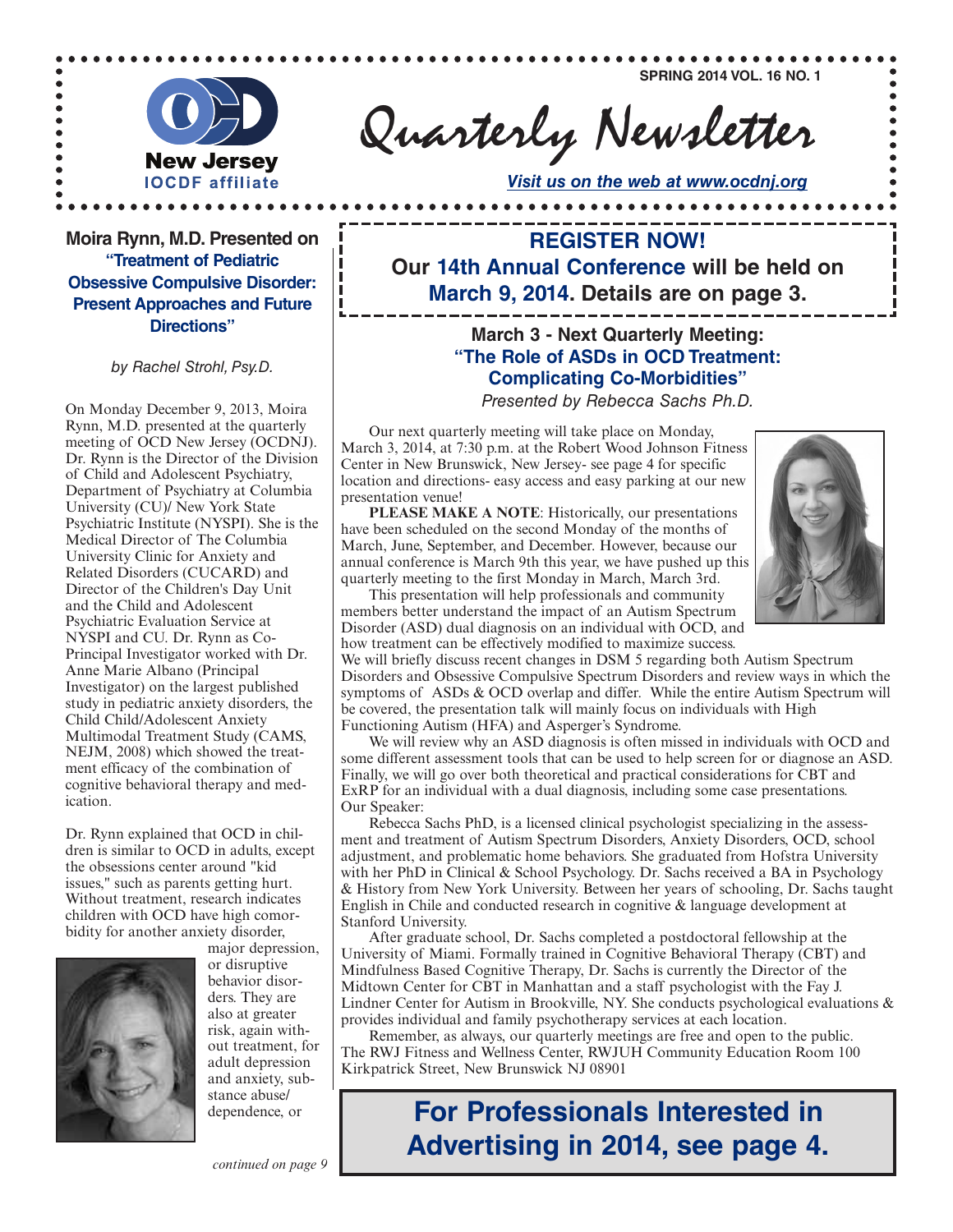# **PRESIDENT'S MESSAGE**



Dear Friends:

On March 9, 2014, we will be hosting our Annual Conference and hope that all of you will be able to join us again. Dr. Dean McKay is our guest speaker and he will

enlighten us with his presentation, "There Is Nothing To Fear! Making Exposure with Response Prevention "Almost Fun" for both Clients and Clinicians." Details are on page 3.

Please remember that our hotline for assistance is 732-476-4021 and is open from 9 am - 9 pm seven days a week.

OCD NJ is always here to help.

Hope to see everyone at the March 3 quarterly meeting.

Sincerely, *Adrienne Friedman*

**The OCD New Jersey telephone hours are 9:00 a.m. to 9:00 p.m. Feel free to call (732) 476-4021**

# **CALL FOR VOLUNTEERS!**

OCD NJ is always looking for volunteers to help with distributing information about the organization, help with planning our annual conference, and just spreading the word on OCD. If you would like to get involved, please email Adrienne at listeningears123@aol.com.

# **NATIONAL OCD FOUNDATION CONTACTS**

International OCD Foundation Phone: (617) 973-5801 PO Box 961029 Boston, MA 02196 E-mail: info@ocfoundation.org Internet: www.ocfoundation.org

## **Any Comments?????**

The staff of the Newsletter encourages all comments on our published articles. Also, any letters and articles, which you wish to submit for our quarterly publications, are welcome. Please submit them to: Adrienne Friedman OCD NJ PO Box 958 East Brunswick, NJ 08816

#### **Disclaimer**

The information presented in this Newsletter should not be taken in lieu of proper medical and/or mental health professional services. The Board of Directors of OCD New Jersey, as well as all other volunteers involved in the development and distribution of this Newsletter, do not endorse any particular viewpoint or information presented here, and are not liable for any damages resulting from any misrepresentations made by the readership of this newsletter or treatment by any organization member, newsletter advertiser, or article author.

## **OCD New Jersey MISSION**

The Affiliate is a community of those who have an interest in Obsessive Compulsive Disorder and whose goals are:

- To educate the public and professional communities about the disorder.
- To support individuals afflicted and their significant others.
- To support research into the causes and treatments of this disorder.

#### **OCD New Jersey OFFICERS**

Adrienne Friedman - President Allen H. Weg, Ed.D. - Vice President Marla Deibler, Psy.D. - Secretary Robert Zambrano, Psy.D. - Treasurer Rachel Strohl, Psy.D. - Trustee Nicole Torella - Newsletter Editor Joseph Springer, Ph.D. - Advisory Board member Steven I. Dyckman, M.D. - Advisory Board member Harriet Raynes Thaler, MSW - Advisory Board member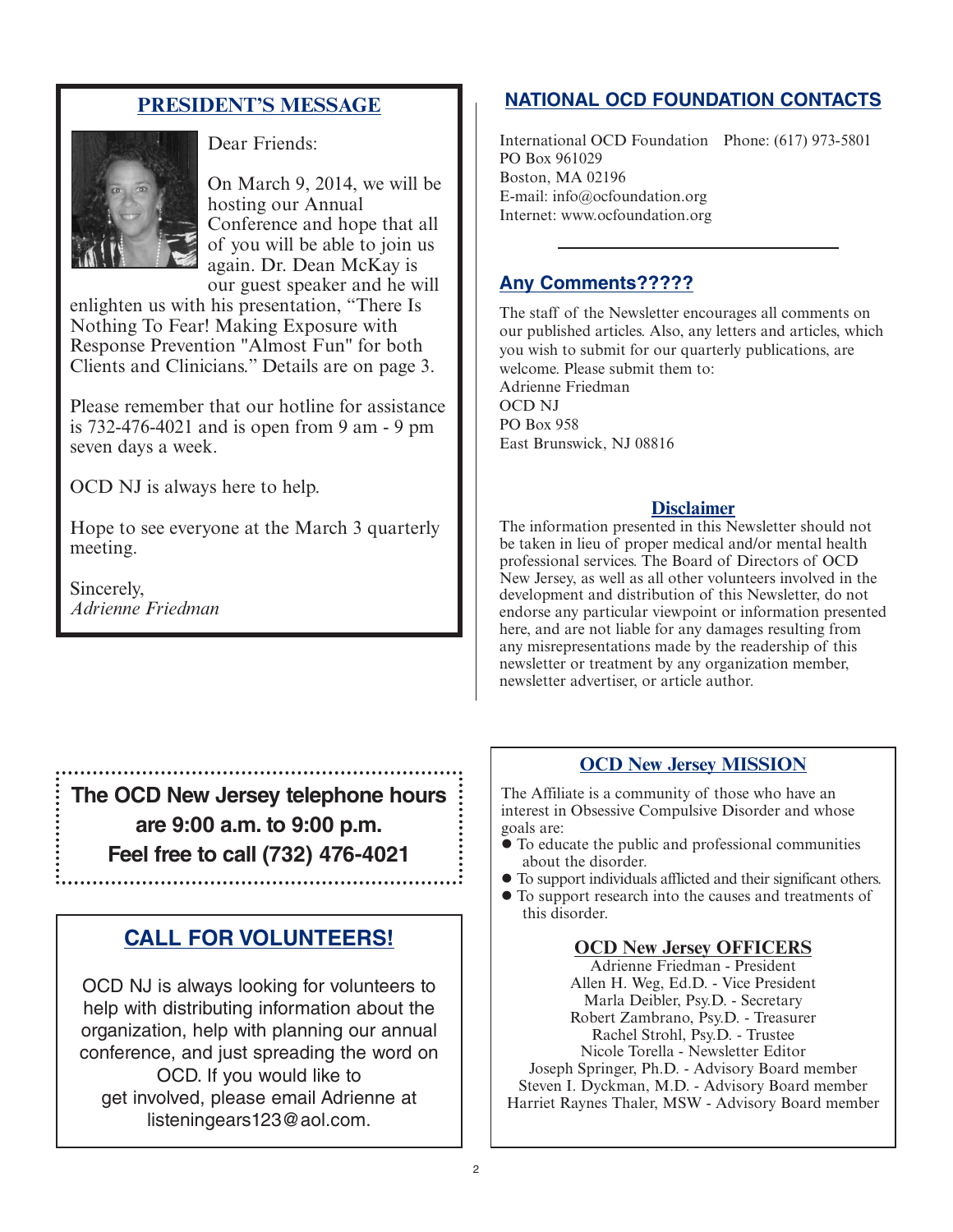**OCD New Jersey presents our 14th Annual Conference… "There Is Nothing To Fear! Making Exposure with Response Prevention "Almost Fun" for both Clients and Clinicians" by Dr. Dean McKay**

#### **plus "Living with OCD" Panel**

**Sunday, March 9, 2014 10 AM TO 3 PM Doubletree Hotel Somerset, NJ** *This conference is co-sponsored by the Department of Psychology & Counseling at Georgian Court University.*

#### **OUR PRESENTERS**

Dean McKay, Ph.D., ABPP, is Professor, Department of Psychology, Fordham University, and President (2013-2014) of the Association for Behavioral and Cognitive Therapies (ABCT). He currently serves on the editorial boards of Behaviour Research and Therapy, Behavior Modification, Behavior Therapy, and Journal of Anxiety Disorders and is Editor-in-Chief of Journal of Cognitive Psychotherapy. Dr. McKay is a member of the Scientific Advisory Board of the International OCD Foundation, the Scientific Council of the Anxiety and Depression Association of America, and is on the board of directors for the American Board of Cognitive-Behavioral Psychology (of the American Board of Professional Psychology, ABPP). He has published more than 150 journal articles and book chapters and has more than 200 conference presentations. He is Board Certified in both Cognitive-Behavioral and Clinical Psychology of the American Board of Professional Psychology (ABPP). Dr. McKay is also a Fellow the Association for Psychological Science (APS). Dr. McKay has edited or co-edited eleven books dealing with treatment of complex cases in children and adults, obsessive-compulsive disorder, disgust in psychopathology, and research methodology. His research has focused primarily on Obsessive-Compulsive Disorder (OCD) across the age span, body dysmorphic disorder, as well as the role of disgust in psychopathology. Dr. McKay is also director and founder of Institute for Cognitive Behavior Therapy and Research, a private treatment and research center in Westchester County, New York.

Dr. Allen Weg is a New Jersey licensed psychologist. His independent practice, Stress and Anxiety Services of New Jersey, LLC, is located in East Brunswick. He and his associates specialize in the cognitive behavioral treatment of anxiety disorders for children, adolescents and adults. He is on the Scientific Advisory Board of the International OCD Foundation, is VP on the Board of Directors and co-founder of OCD New Jersey, is a graduate and a faculty member of the Behavioral Therapy Training Institute, the training arm of the International OCD Foundation, and is author of "OCD Treatment Through Storytelling; A Strategy for Successful Therapy," published by Oxford University Press.

#### *SCHEDULE*

| Registration                              |
|-------------------------------------------|
| Continental Breakfast Available           |
| Welcoming Remarks,                        |
| Adrienne Friedman, OCD NJ President       |
| Dr. Dean McKay's Presentation             |
| (lunch break from $12-12:30 \text{ pm}$ ) |
| "Living with OCD" Panel,                  |
| Dr. Allen H. Weg, Moderator               |
| Closing Remarks - Adrienne Friedman       |
|                                           |

*For LAC's and LPC's: This program meets the requirements for 4 hours of continuing education through the Department of Psychology & Counseling at Georgian Court University (NBCC provider number 4510).*

*Please contact Adrienne Friedman, President, OCD NJ at (732) 476-4021 for information about continuing education credits for social workers.*

#### **PROGRAM**

This program is designed for both professionals and non-professionals. During a full brunch, Dr. McKay will present his lecture of he explained, "The research is extensive and conclusive - exposure with response prevention is highly efficacious in the treatment of OCD. This finding has been replicated many times, in numerous settings, over several decades, with different symptom types of OCD. Not only is this form of treatment effective for symptoms, it has indirect impact on other associated symptoms and cognitions, earning exposure based therapy the rare but highly sought after label of being multiply efficacious. This kind of news should be greeted with great enthusiasm given the debilitating nature of OCD. And yet, clients are reluctant to initiate this form of treatment, and many clinicians express hesitancy in development treatment plans that feature this approach. There are two aims of this talk. One is to highlight ways in which clinicians may re-conceptualize the basis of exposure with response prevention in order to fully appreciate and even enjoy the implementation of the approach. The second is to highlight for clients how, with the proper approach to engaging in treatment, the anticipated fear of exposure with response prevention may be minimized while at the same time enjoying success and symptom improvement.

The second part of the program, entitled, "Living with OCD," will consist of a panel of those affected by OCD, whio will each briefly speak about their experiences and then take questions from the audience attendees. This will be moderated by Dr. Weg.

#### *REGISTRATION FORM*

Advance Registration (before 3/1/14) - \$85 Late/On-Site Registration - \$95 CEU Credits - Advance Registration - \$95 CEU Credits - Late/On-Site Registration - \$105 Student Fee (full-time with proper I.D.) - \$50 Includes full brunch  $\bullet$  kosher meals available with advance registration only No confirmation of registration will be sent Name

Organization \_\_\_\_\_\_\_\_\_\_\_\_\_\_\_\_\_\_\_\_\_\_\_\_\_\_\_\_\_\_\_\_\_\_\_\_\_\_\_\_\_\_\_

Address \_\_\_\_\_\_\_\_\_\_\_\_\_\_\_\_\_\_\_\_\_\_\_\_\_\_\_\_\_\_\_\_\_\_\_\_\_\_\_\_\_\_\_\_\_\_\_

City/State/Zip \_\_\_\_\_\_\_\_\_\_\_\_\_\_\_\_\_\_\_\_\_\_\_\_\_\_\_\_\_\_\_\_\_\_\_\_\_\_\_\_\_\_

Daytime phone:  $($ 

E-mail Address:

Mail checks payable to: OCD NJ 401 Rt. 22 Unit 15C, N. Plainfield, NJ 07060

**Or register with credit card payment at www.ocdnj.org.**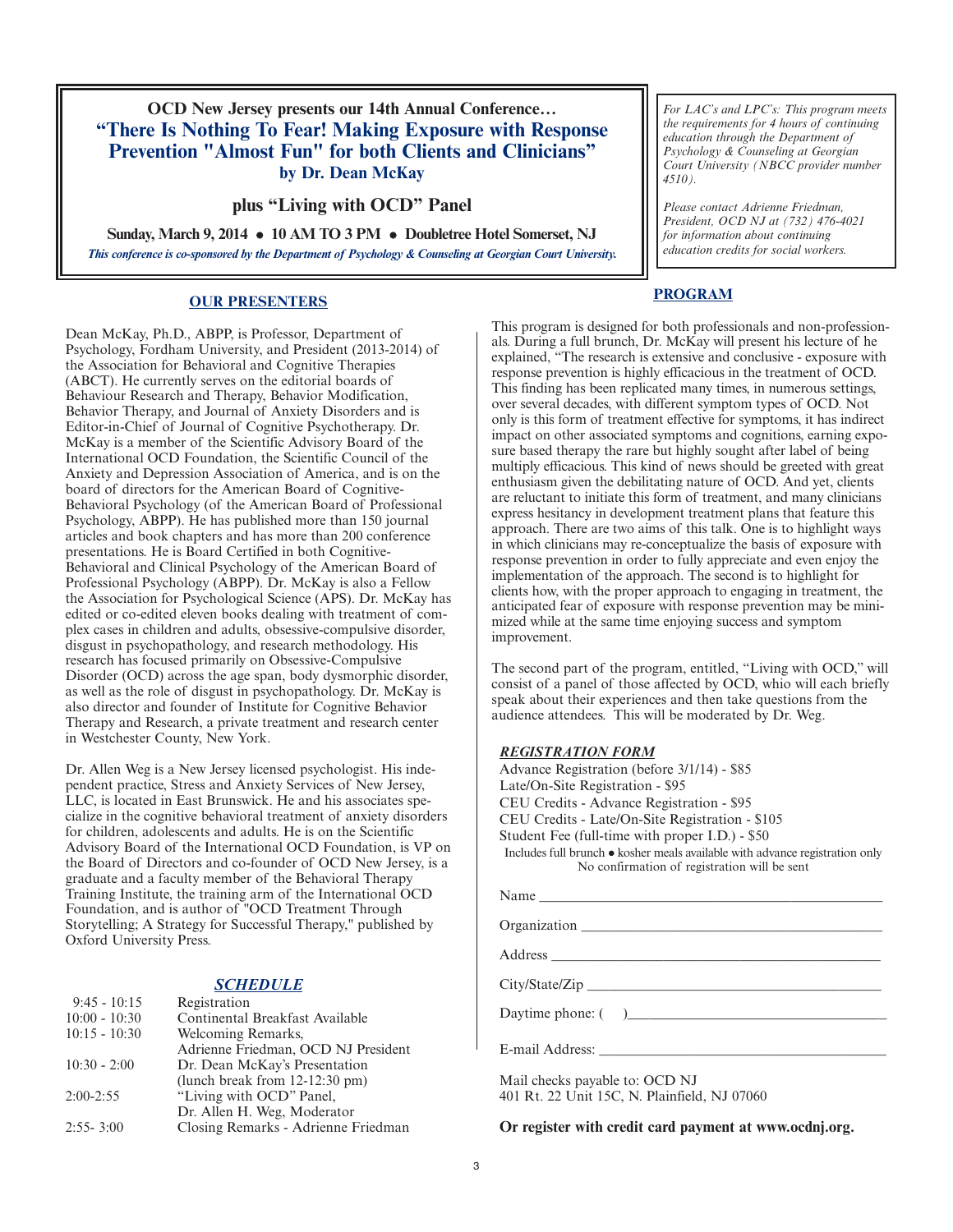# **OCD NJ SELLS DVDs CALL FOR PROFESSIONALS TO ADVERTISE IN 2014**

If you are a professional wishing to advertise in the newsletter and on the OCD NJ website, the cost for all of 2014 is \$200. This fee includes the inclusion of your your business card in all four editions of the newsletter and inclusion in the professional listing on our website.

To participate, please make a check payable to OCD NJ and mail it with your current business card to: OCD NJ c/o Nicole Torella 401 Rt. 22 Unit 15C N. Plainfield, NJ 07060

or you can email a scan of your business card, scanned and saved as a pdf or in jpeg format to torellani@aol.com.

For the past 10 or more years, OCD NJ has been videotaping each lecture as part of the organization's mission. Our goal is to provide information to the public about obsessive compulsive disorder. One way in which we can achieve this goal is to provide previous lectures to the public for their use.

This most recent list of DVDs can be found on our website at www.ocdnj.org. If you are interested in purchasing DVDs, you can call Adrienne Friedman at (732) 476-4021 between the hours of 9 a.m. and 9 p.m. Here are some sample titles:

 "The Enemy Within: Getting Aggressive with OCD," Allen Weg, Ed.D.

"Being a Parent with OCD," Cynthia Haines, Psy.D.

 NJ OCF - 10th Annual Conference, "Body Dysmorphic Disorder (BDD), Hypochondriasis, Hoarding, and other OCD Spectrum Disorders;Comparing and Contrasting Treatments with OCD," Dr. Fugen Neziroglu.

"The Latest Research on Pediatric OCD and Trichotillomania,"

Dr. Marty Franklin & Dr. Diana Antinoro.

• "Medications & OCD," Dr. Steven Dyckman.

We hope to update the website soon so that the DVDs can be purchased online.

## **Directions to RWJ Fitness and Wellness Center**

The RWJ Fitness and Wellness Center, RWJUH Community Education Room 100 Kirkpatrick Street, New Brunswick NJ 08901. (Entrance to the parking deck is on Paterson Street, immediately at the corner of Joyce Kilmer Ave. and Paterson St. )

#### Directions From New Jersey Turnpike:

Take Exit 9 (New Brunswick) and proceed on Route 18 North about two miles to exit "Route 27 South— Princeton", proceed on Rt 27 to Joyce Kilmer Ave (the traffic light immediately past the railroad station). Turn left onto Joyce Kilmer Avenue. Go one block and turn left onto Paterson Street. The entrance to the parking deck is immediately on your left. Proceed to any parking deck level and take the elevator to floor 2. Bring your parking ticket with you. On floor 2 you will see the entrance to the Fitness and Wellness Center. The staff at the front desk will ask you to sign in and will validate your parking ticket for free 3-hour parking. The Community Room is halfway down the hall on the right.

#### From Route 1:

Take Route 18 North and follow above directions.

#### From Route 287:

Exit onto Route 527 (New Brunswick Exit). Follow Route 527 (Easton Avenue) for about six miles to Rt 27 (527 ends at Easton Ave). Turn right onto Rt 27, proceed one block to Joyce Kilmer Avenue. Turn left onto Joyce Kilmer Avenue. Go one block and turn left onto Paterson Street. The entrance to the parking deck is immediately on your left. Proceed to any parking deck level and take the elevator to floor 2. Bring your parking ticket with you. On floor 2 you will see the entrance to the Fitness and Wellness Center. The staff at the front desk will ask you to sign in and will validate your parking ticket for free 3-hour parking. The Community Room is halfway down the hall on the right.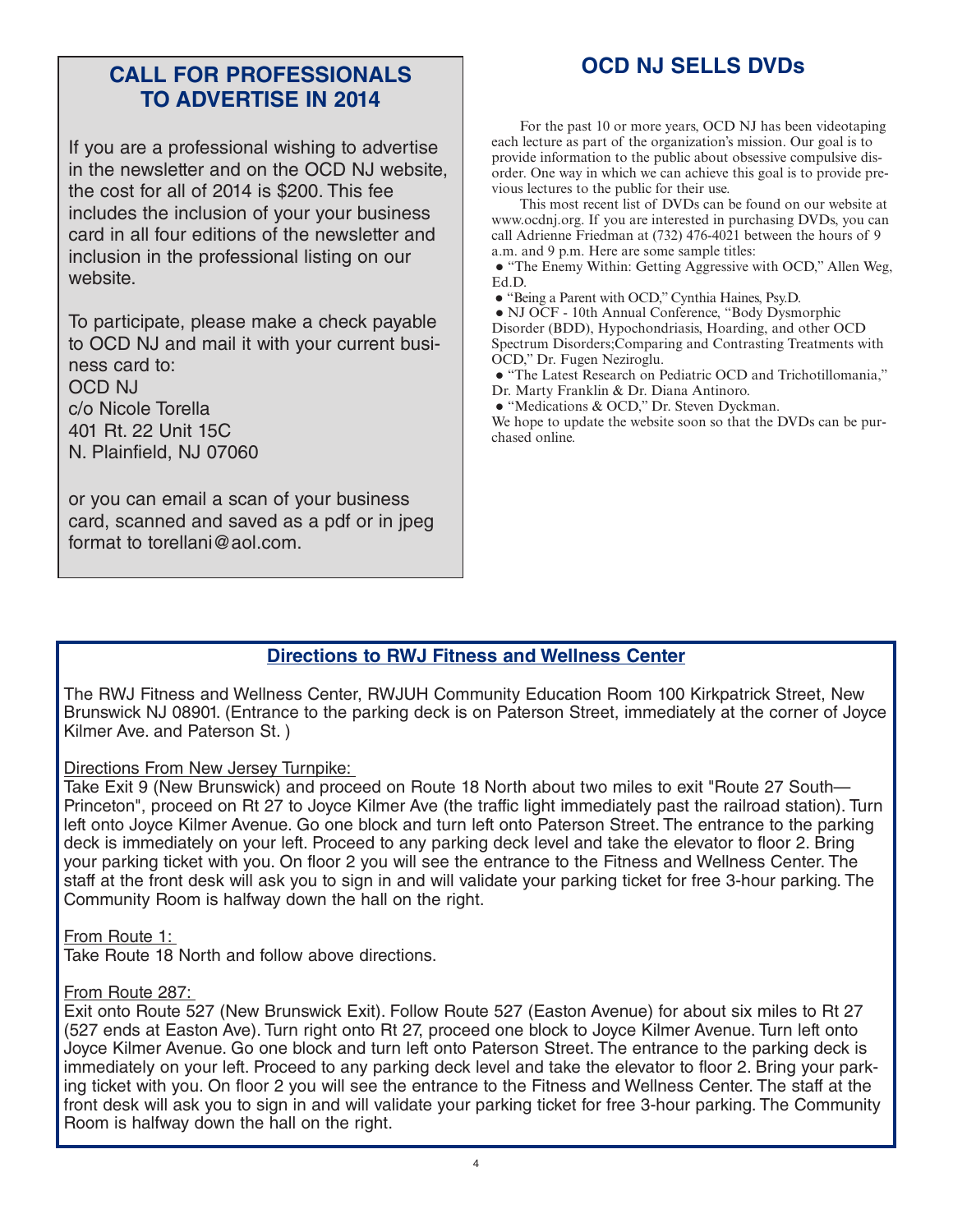#### **Splunking (What role does humor play in treatment?)** *by Allen H. Weg, Ed.D.*

When I was in graduate school, I worked as a mental health aid at an inpatient psychiatric hospital in Central New Jersey. I, together with several dozen other "twenty-somethings" worked at different units in the hospital and across three different time shifts. Being around the same age and having the same interests (most of us were in school for psychology or clinical social work), we would also tend to socialize outside of work. On one occasion, a whole bunch of us went camping and hiking together for a weekend. There were about 22 of us, mostly mental health aids, but there were a few psychiatric nurses and psychiatrists who came along.

Unbeknownst to the rest of us, the two people who planned the trip worked it out so that we would be camping near an old cave, and the plan was for us to all go "splunking," a term used to describe cave exploration. Splunking is not about going into those caves that are fully lighted and have steps built into them. It does not refer to those caves that have walkways and tour guides and protective barriers. Splunking is about putting on a hard hat with a light on it, strapping yourself to a rope and being lowered into a deep hole where you then find yourself walking, squeezing yourself through, and sometimes even crawling on your belly through narrow passages of complete and utter darkness. The air is thick, still and humid. Sharp shards of rock stick out from everywhere waiting to cut into your leg or shoulder. The ground is littered with stones of all shapes and sizes, just waiting to grab your ankle and twist it.

This was not my idea of fun, but it was sprung on all of us by surprise once we were already at the campsite, and the peer pressure to not "chicken out" was intense. We all got up in the morning, went to this local place where you can rent all the equipment we needed, and began our adventure. Once we all got down into the cave entrance and we started to walk deeper into the cave, it was clear that many, if not all of us, were very nervous.

And then it started. Someone started joking about how, if you are going to get a major panic attack, what better place than when you are surrounded by 21 other mental health professionals? And then there was talk of the intense embarrassment of "losing it" in front of all these professionals who you work with, and having to then see everyone the next day when we would be back at work at the hospital. Everyone laughed. A lot. In fact, we laughed about a lot of things. I cannot remember the specific lines that people were throwing out as we made our way through the cave passageways, but everything was funny. Everything. I remember thinking that I could not remember ever laughing so hard and for so long.

In retrospect, although many of the people that I worked with were truly funny, clever people, I expect that things seemed more funny than they normally would because we were all so terrified down there. The humor and the laughter helped tremendously to ward off any real feelings of panic. It seemed to me, in thinking about it afterwards, that laughter and terror were to some degree mutually exclusive experiences; when you feel one strongly, it is very hard to feel the other. Also, it seemed that in specifically making fun of ourselves, in this case our own anxiety about being down in the cave, we provided for ourselves a kind of wider perspective, and objectivity, a distance from the anxiety that served to "ground" us.

There have been many comments written in books about OCD which support the use of humor in treatment. I have heard on more than one occasion a presenter on the topic of OCD stating that when a client has a good sense of humor, it is a good indicator for the possibility of treatment success. When I first joined the International OCD Foundation, I remember receiving, among other things in the mail, a few buttons with humorous statements on them. "OCF: Every Member Counts," was one of them. I remember having a very positive reaction to those buttons. It seemed like a very healthy thing to do, to poke fun at oneself in this way. Not in a self-disparaging way, mind you, as you can make fun of yourself without necessarily putting yourself down.

Not everybody is in the same place when it comes to the use of humor. Some are too overcome by their co-morbid depression and others are just more serious by nature. Still others just aren't quite ready yet, as they try to cope with understanding the nature of their disorder, how it affects them, and how to fight back. But in general, most people find it therapeutic to find humor in their situation, and appreciate the opportunity to laugh with others about the bizarre quality of their lives with OCD.



*Dr. Allen Weg, Vice President of OCD New Jersey, is executive director of Stress and Anxiety Services of New Jersey in East Brunswick. This story is included in Dr. Weg's book entitled, "OCD Treatment Through Storytelling: A Strategy for Successful Therapy," published by Oxford University Press.*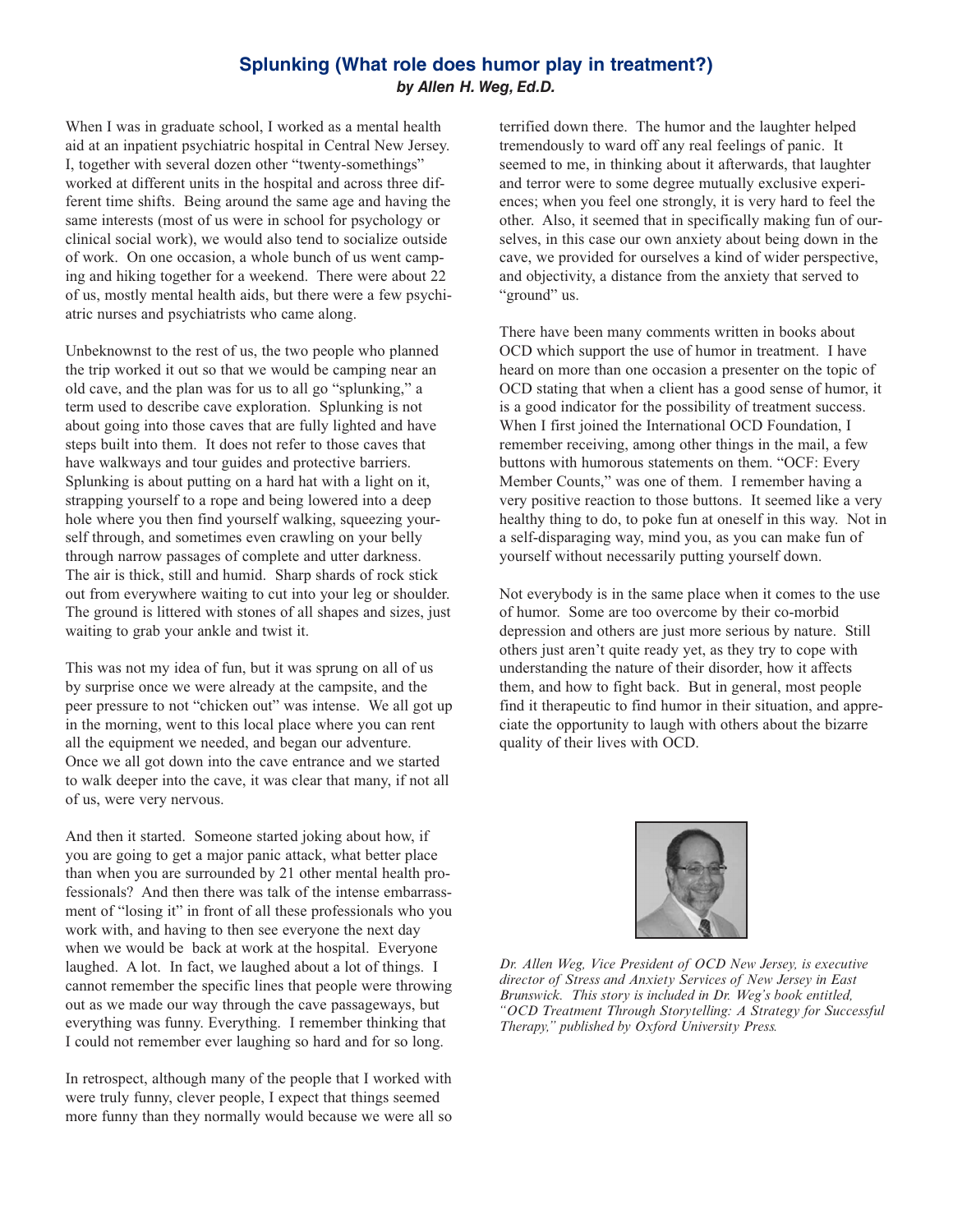# **Professional Directory (continued on pages 6 & 7)**

The professionals included in this Directory have expressed an interest in treating individuals with OCD. This Affiliate has not investigatled these individuals, nor does it have the facilities to evaluate their competence in treating OCD. This Affiliate does not recommend or endorse the competence or expertise of anyone listed. This Directory of treatment providers is not an endorsement, but merely a source of individuals who have indicated that they treat OCD. **If you are interested in advertising in our Professional Directory, please contact Adrienne Friedman at (732) 476-4021 from 9 a.m. to 9 p.m.** J

| <b>TAMSEN THORPE, Ph.D.</b><br>NJ License #3826<br>Directions CLS, LLC<br>Psychologist                                                                                               | OFFICE HOURS BY APPOINTMENT<br>PHONE: (732) 254-2222                                                                                                        |  |
|--------------------------------------------------------------------------------------------------------------------------------------------------------------------------------------|-------------------------------------------------------------------------------------------------------------------------------------------------------------|--|
| 20 Community Place, 4th floor<br>Morristown, NJ 07960<br>(973) 425-8868 tel<br>(973) 539-3687 fax<br>(973) 886-5144 cell<br><b>DIRECTIONS</b>                                        | Anna Marie Resnikoff, Ph. D.<br><b>LICENSED PSYCHOLOGIST</b>                                                                                                |  |
| drthorpe@directions-cls.com<br>a center for life strategies<br>www.directions-cls.com                                                                                                | <b>G9 BRIER HILL COURT</b><br><b>NJ LIC# 3182</b><br>EAST BRUNSWICK, NJ 08816                                                                               |  |
| Barbara J. Nicholls MSW LCSW                                                                                                                                                         | <b>Cognitive Therapy &amp; Consultation, LLC</b>                                                                                                            |  |
|                                                                                                                                                                                      | Sue Schonberg, Ph.D., ABPP, ACT                                                                                                                             |  |
| Individual, Couples, and Family Therapy                                                                                                                                              | Board Certified - Cognitive & Behavioral Psychology<br>Fellow, Academy of Cognitive & Behavioral Psychology                                                 |  |
| 467 Springfield Ave. Summit, NJ 07902                                                                                                                                                | Diplomate, Academy of Cognitive Therapy                                                                                                                     |  |
| 314 Dorn Ave.Middlesex, NJ 08846                                                                                                                                                     | <b>Clinical Psychologist Specializing in Cognitive Behavioral Therapy</b>                                                                                   |  |
|                                                                                                                                                                                      | (908) 273-3133<br>597 Springfield Ave.                                                                                                                      |  |
| Phone: (732) 271-2537                                                                                                                                                                | NJ license #4478<br>Summit, NJ 07901                                                                                                                        |  |
| Specializing in Cognitive-Behavioral Therapy<br>A.<br>340 W. Passaic St., Third Floor<br>Rochelle Park, NJ 07662<br>Tel: (201) 692-2306, (201) 316-5404<br>cynthia.radnitz@gmail.com | of New Jersey, LLC<br>Founder and Director: Allen H. Weg, EdD<br>NJ Licensed Psychologist #2720<br><b>OCD Specialists</b>                                   |  |
| www.bergencognitivetherapy.com                                                                                                                                                       |                                                                                                                                                             |  |
| $(856)$ 482-5860<br>daraush@aol.com<br>davidraushphd.com                                                                                                                             | All clinical staff are<br>NJ Licensed Psychologists &<br>Behavior Therapy Training Institute Graduates*<br>(*sponsored by the International OCD Foundation) |  |
| DAVID A. RAUSH, Ph.D.<br>Licensed Psychologist                                                                                                                                       | Individual and group treatment<br>Children, adolescents, and adults<br>Weekend and evening hours available                                                  |  |
| 215 East Laurel Road<br>Suite 201<br>NJ License: 35SI00367600<br>Stratford, NJ 08084<br>PA License: PS008440L                                                                        | A-2 Brier Hill Court, East Brunswick, NJ 08816 . Phone: 732-390-6694<br>www.StressAndAnxiety.com                                                            |  |
|                                                                                                                                                                                      | The above is a paid advertisement.                                                                                                                          |  |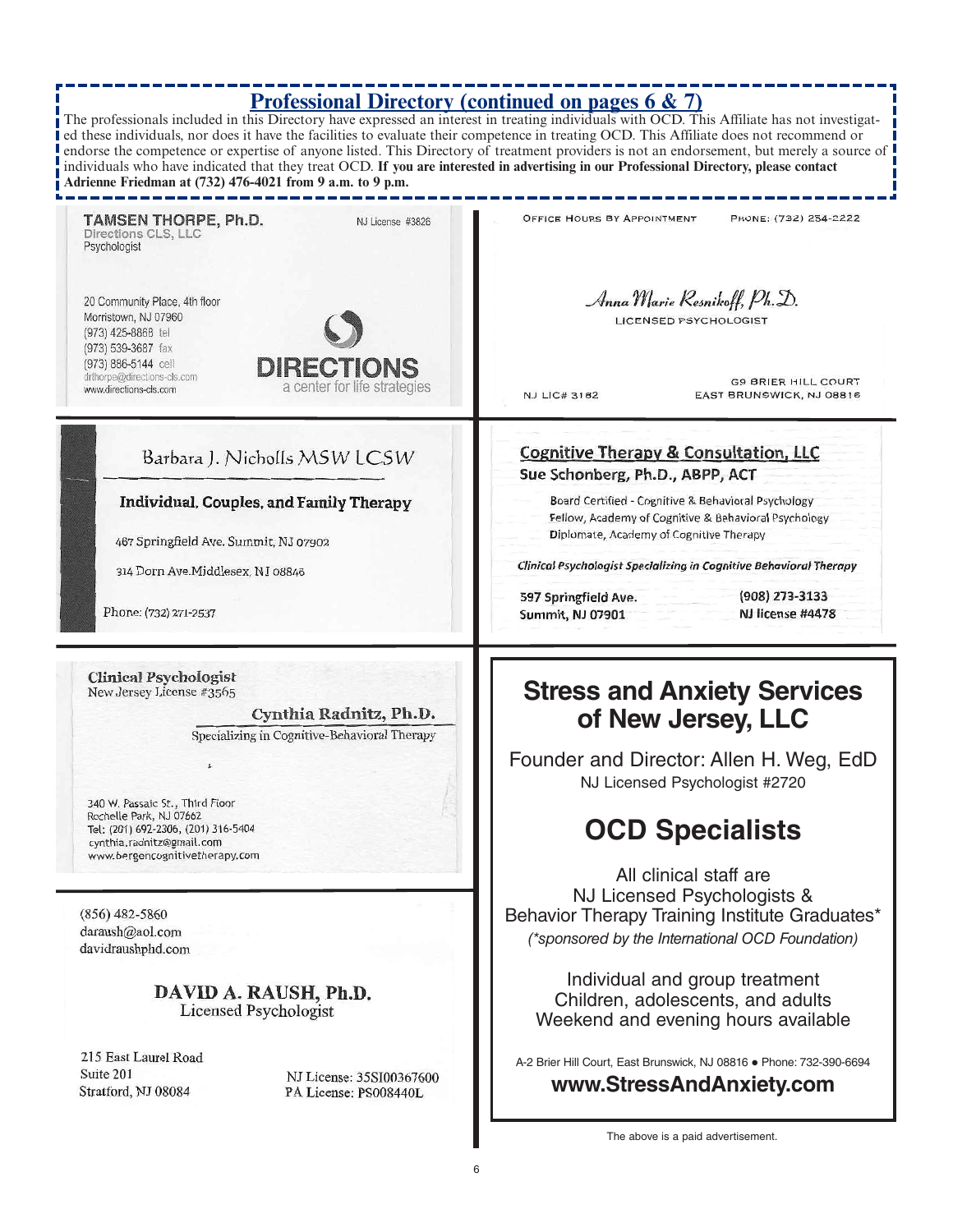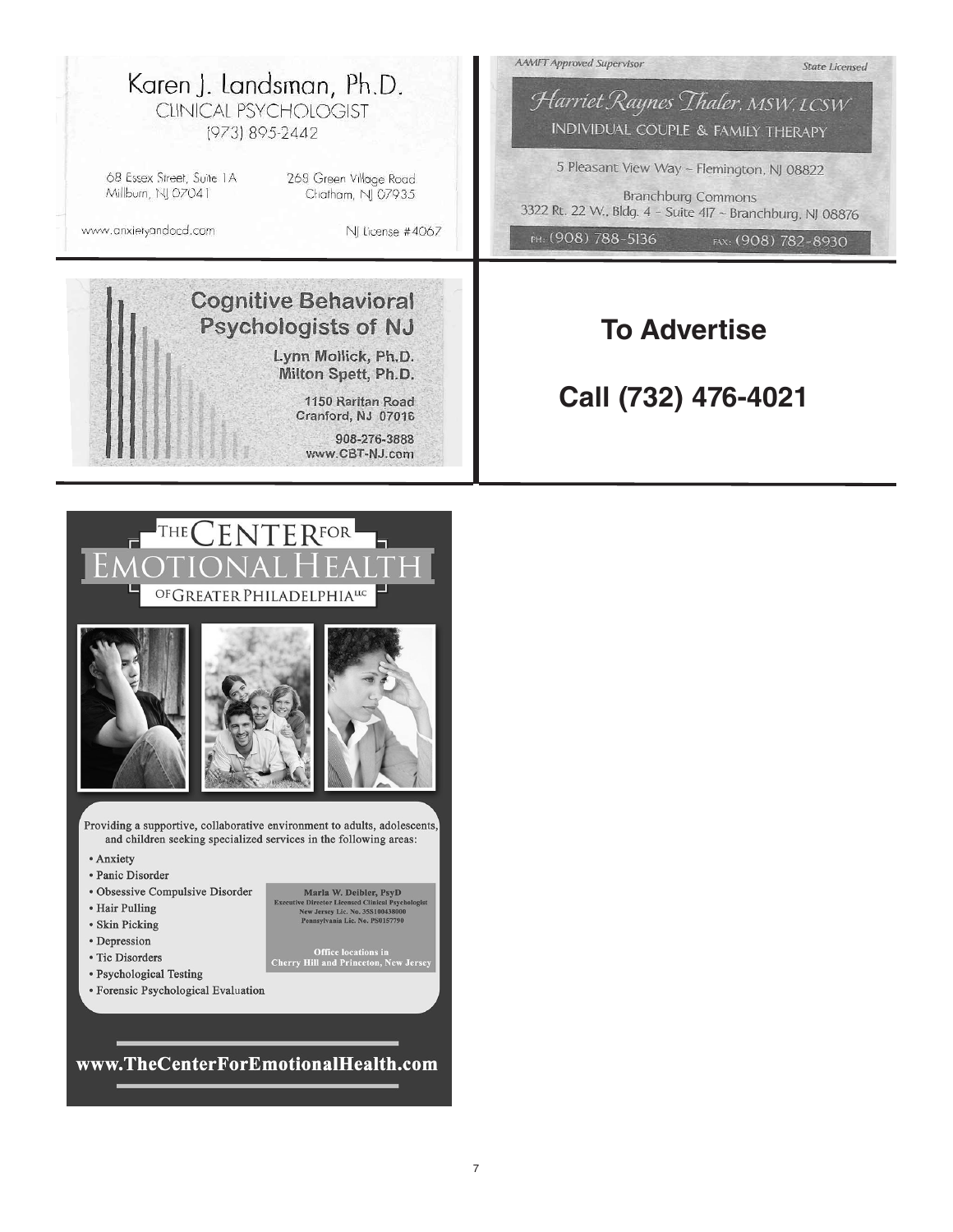# **NEUROBEHAVIORAL TASKS IN OCD**

Do you have OCD? Are you currently not taking any psychiatric medications?

We are looking for individuals with OCD to participate in a research study comparing patients with OCD to patients with several other disorders to help us understand the differences in the neurocircuitry of the brain across disorders.

This study uses different behavioral tasks and questionaires to measure participants' stress reactivity, startle reflexes, and preferences. All information will be kept completely confidential.

#### WHO CAN PARTICIPATE:

\* You may be eligible to participate if OCD is your primary problem, if you are between the ages of 18 to 50 and are not currently on any psychiatric medications or currently on hormonal birth control, and if you are not pregnant.

\* Subjects must be able to travel to New York State Psychiatric Institure /Columbia Univeristy at 1051 Riverside Drive (at 168th Street) in Manhattan.

#### COMPENSATION FOR PARTICIPATION:

Participants will be compensated \$200 for completing all study procedures, consisting of approximately 6 hours of testing over 2 consecutive days. Additional payment of up to \$85 will also be provided based on performance on one of the tasks.

#### PROCEDURES:

1. Screening by phone.

2. If potentially eligible, a psychiatric evaluation (and urine test) and clinical assessments to confirm eligibility (time estaminte) of 2 hours.

3. If eligible, up to 6 hours of testing over 2 consecutive days (4 hours on day 2 and 2 hours on day 2.)

FOR MORE INFORMATION, PLEASE CONTACT:

Anxiety Disorders Clinic, Columbia Universiy Medical Center: (212) 543-5367 or e-mail persaud@nyspi.columbia.edu or greencas@nyspi.columnbia.edu

#### **GREETING CARDS FOR SALE!**

#### **Two Designs:**

Design A: "Crabs vs. Dan" by Daniel Lumsden - age 11 Design B: "Growing Again" by Michael N. Levine - age 14

Sold 10 cards per pack for \$8. Please add \$3 to the order to help cover the shipping costs. To purchase, please mail a check or money order to: OCD NJ, PO Box 958, East Brunswick, NJ 08816. Be sure to include your name, address, city, state, zip, phone number, and email address. Be sure to indicate the design and how many packs per design.



## **OBSESSIVE COMPULSIVE DISORDER**

- Do you feel the need to check and re-check things over and over?
- Do you have the same thoughts constantly?
- Do you feel a very strong need to perform certain rituals repeatedly & feel like you have no control over what you are doing?

If so, you may qualify to participate in an investigational medication research study.

Volunteers may be eligible to participate in the study if they are:

- \* Between the ages of 18-65 and, \* Currently taking medications for OCD
- \* Continue to have symptoms of OCD while on medication

Eligible participants wil receive study related prodecures and study medication at no charge. They will also be compensated for travel to each completed

study visit.

**KEYSTONE CLINICAL STUDIES, LLC Norristown, PA 19403 (610) 277-8073 www.keystoneclinicalstudies.com**

## **Understanding Obsessive Compulsive Personality Features**

*Principal Investigator: Anthony Pinto, Ph.D.*

Is perfectionism causing problems for you? Do others complain about your rigidity? Do you worry too much about order and details? Do you find it difficult to relax and enjoy free time? Are you constantly trying to control things? Do you plan out every minute of your day?

Researchers at Columbia University Medical Center/NYSPI in Manhattan are seeking participants (age 18- 60) in the NY metro area with several of these features. Participants will receive a confidential evaluation at no cost and payment upon completion of an interview, questionnaires, and computer tasks.

**For more information about the study, contact Ashley at (212) 543-5938.**

To learn more, visit www.columbia-ocd.org

**Child/Adolescent OCD, Tic, Trich, & Anxiety Group (COTTAGE) at the University of Pennsylvania**

#### **Pediatric OCD Treatment Study:**

Does your little child have to have things "just right?" Does he have to do something over and over again? Does she have intrusive thoughts? Our center is looking for kids ages 5-8 with OCD to participate in a research study at the University of Pennsylvania. Those eligible receive a full assessment of symptoms and 12 weeks of behavioral therapy at no cost. Call Aubrey Edson at 215-746-3327 if interested.

#### **Pediatric Trichotillomania Treatment Study:**

Does your adolescent or teen pull their hair? If so, it may be Trichotillomania. Our group is conducting a research study to assess different treatments for children and teens between 10-17 years old with Trichotillomania. Those eligible receive a full assessment of symptoms and 16 weeks of behavioral therapy at no cost. Call Michelle Wilson at 215-746-3327 if interested.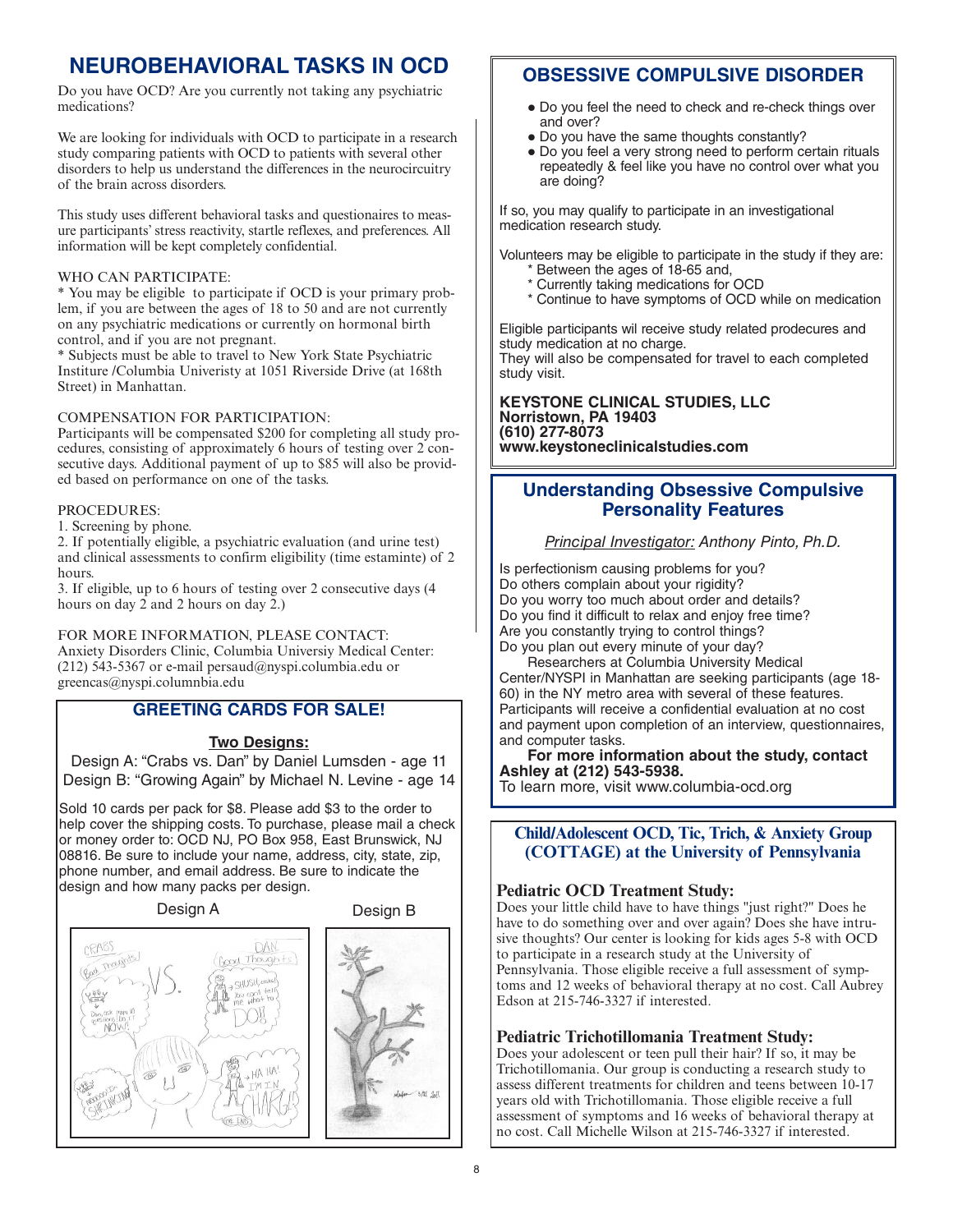#### **Dr. Rynn - continued from page 1**

suicidal behaviors. OCD symptoms can cause the following impairments: 1) peer relationships, 2) academic decline/ school refusal, 3) lower self-efficacy/ esteem, 4) limited independent functioning, and 5) failure to achieve developmental milestones.

She stated that the first-line treatment options for OCD in children and adolescents are cognitive behavioral therapy (CBT), selective serotonin reuptake inhibitors (SSRIs), and CBT + SSRIs (combined). The Pediatric OCD Study (POTS, 2004) found  $COMB > CBT = Sertraline (Zoloft) > placebo (PBO).$ Children whose outcome on the YBOCS  $(\leq 10)$  was considered excellent experienced the following treatment outcomes: COMB = CBT > SER = PBO. Children with comorbid tic disorders appeared to be adversely impacted by the outcome of medica- $\overrightarrow{\text{tion}}$  (e.g., SER = PBO, COMB > CBT, CBT > PBO).

Dr. Rynn described the current dosing for pediatric and adult OCD, and emphasized wanting to see a therapeutic dose for "at least 16 weeks to rule it in or out." She reviewed the safety concerns of the medications, and presented the following "systematic and logical approach" if there is no response to a first line SSRI. 1) Increase dose or switch to another SSRI, 2) add a second SSRI, 3) third line medication choice: Clomipramine (Anafranil), and then 4) add an atypical antipsychotic. Dr. Rynn said in tic related pediatric OCD, augmentation of SSRIs with antipsychotics was effective in about half of the patients who were non responders to an SSRI.

The lecture concluded with a brief description of the newer medications being used to treat pediatric OCD, such as Riluzole (reduces glutamatergic neurotransmission), Memantine, N-Acetylcysteine, D-cycloserine, and Minocycline. She stated that the first line treatments for anxiety disorders are CBT and

#### **Interested in a Natural Way to Help your Child's Obsessive Compulsive Disorder?**

The Yale Child Study Center is conducting a survey on N-acetylcysteine (a natural supplement) in children with OCD. Subjects will receive either active N-acetylcysteine or a placebo for 12 weeks and remain on current medications.

The study is open to children ages 8 to 17 with chronic OCD. Participants will be compensated up to \$150 for their participation.

If you have any questions or would like to learn more about the study, please contact Jillian Mulqueen at Yale Child Study Center TS/OCD clinic (203) 737-4809 or jilian.mulqueen@yale.edu.

HIC #1004006623.

SSRIs individually or combination, most children are not on an adequate SSRI trial, and despite adequate treatment some patients still experience significant symptoms.

DVDs of this presentation are available through the OCDNJ website.



*Dr. Rachel Strohl is a licensed psychologist at Stress and Anxiety Services of NJ in East Brunswick. She is on the Board of Directors at OCD New Jersey. She may be reached at 732-390- 6694.*

## **Obsessive Compulsive Disorder Support Groups**

Boonton East Brunswick Howell Montclair Piscataway Randolph Robbinsville Somerville West Windsor Woodbury

(862) 268-6397 listeningears123@aol.com (848) 702-5044 (973) 472-8215 (732) 445-5384 (973) 366-3564 (609) 259-2004 (908) 725-5595 (609) 275-5487 (856) 853-2011 (day #)

#### **DOES YOUR CHILD HAVE OCD? TREATMENT MAY BE AVAILABLE. PLEASE CALL FOR MORE INFORMATION: (212) 543-5592**

- Does your child have OCD?
- Is he or she currently taking medication for OCD symptoms?
- Is your child still having symptoms despite treatment?

New York State Psychiatric Institute/Columbia University is looking for research volunteers (ages 8-20) to help learn about the brains of people suffering from OCD, and whether a new medication treatment may help lessen the symptoms of OCD.You/your child may be eligible for a research study that includes a clinical evaluation, medical exam, brain scan, and possible medication treatment. Participants will be compensated for their participation. After the study period, follow-up care including medication management will be provided for three additional months at no cost to you.

#### **PLEASE CALL FOR MORE INFORMATION: (212) 543-5592**